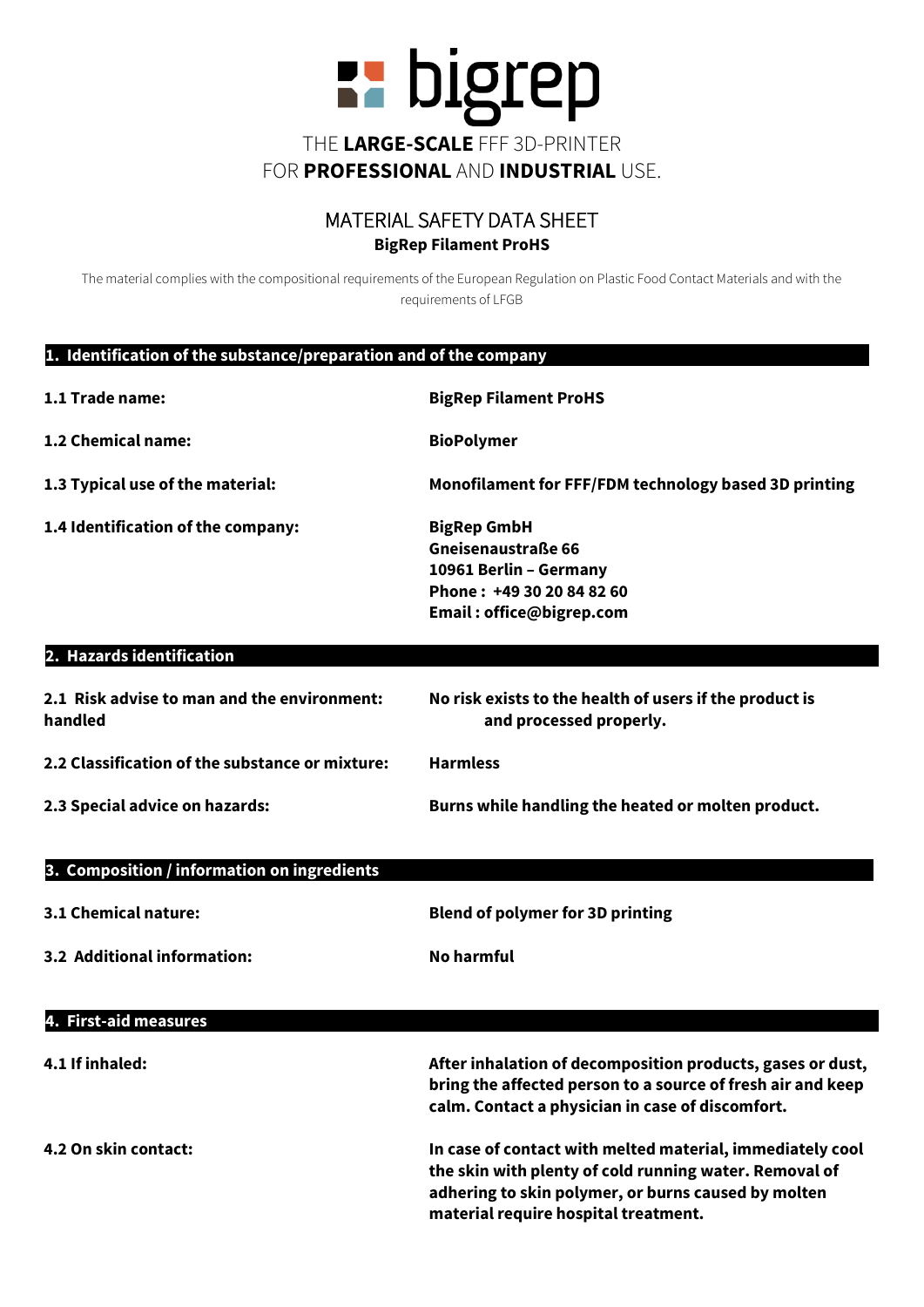| 4.3 On contact with eyes:         | In case of contact with melten material, immediately cool<br>the skin with plenty of cold running water. Removal of<br>adhering to skin polymer, or burns caused by molten<br>material require hospital treatment.                                                                                                     |
|-----------------------------------|------------------------------------------------------------------------------------------------------------------------------------------------------------------------------------------------------------------------------------------------------------------------------------------------------------------------|
| 4.4 On ingestion:                 | Rinse mouth with water and then drink plenty of water.<br>Seek medical attention if difficulties or discomfort occur.                                                                                                                                                                                                  |
| 5. Firefighting measures          |                                                                                                                                                                                                                                                                                                                        |
| 5.1 Suitable extinguishing media: | Dry extinguishing, CO2 or water (only if filament is away<br>from any the printer and any electrical Equipment).                                                                                                                                                                                                       |
| 5.2 Specific hazards:             | Carbon monoxide (CO), carbon dioxide (CO2), nitrogen<br>oxides and organics products.<br>The substances mentioned can be released in case of fire.                                                                                                                                                                     |
| 5.3 Special protective equipment: | Full protective clothing and self-contained breathing<br>apparatus.                                                                                                                                                                                                                                                    |
| <b>5.4 Further information:</b>   | Risk is governed by the burning substance and the fire<br>conditions.                                                                                                                                                                                                                                                  |
|                                   | In case of combustion, toxic gases/vapors possible. Fire<br>residues and dispose of contaminated water according<br>to official regulations.                                                                                                                                                                           |
| 6. Accidental Release Measures    |                                                                                                                                                                                                                                                                                                                        |
| <b>6.1 Personal precautions:</b>  | Avoid eye and skin contact. All ignition sources shall be<br>removed. Inhale from dust shall be avoided. If necessary,<br>use dust mask and Goggles.                                                                                                                                                                   |
| 6.2 Environmental precautions:    | Prevent entry into drainage systems, or surface water.                                                                                                                                                                                                                                                                 |
| 6.3 Methods for cleaning up:      | Sweep/shovel into suitable container for disposal. Avoid<br>raising dust and ensure adequate ventilation.                                                                                                                                                                                                              |
| 7. Handling and storage           |                                                                                                                                                                                                                                                                                                                        |
| 7.1 Handling:                     | Handle in a well ventilated area. Install local exhaust at 3D<br>printers area is recommended when many printers are<br>operated at once. Avoid contact with heated or molten<br>product. Use personal protective equipment Avoid dust<br>formation and electrostatic charge. Keep away from fire<br>ignition sources. |
| 7.2 Storage:                      | Protect from water, moisture and direct sunlight. Stored<br>material in dry rooms and keep material in sealed<br>packaging/container with desiccant when not in use. Store<br>at ambient temperatures. Avoid all sources of ignition.                                                                                  |
| <b>7.3 Precautions:</b>           | No special precautions required.                                                                                                                                                                                                                                                                                       |
| 7.4 Specific end use(s):          | Primarily used for 3D printing.                                                                                                                                                                                                                                                                                        |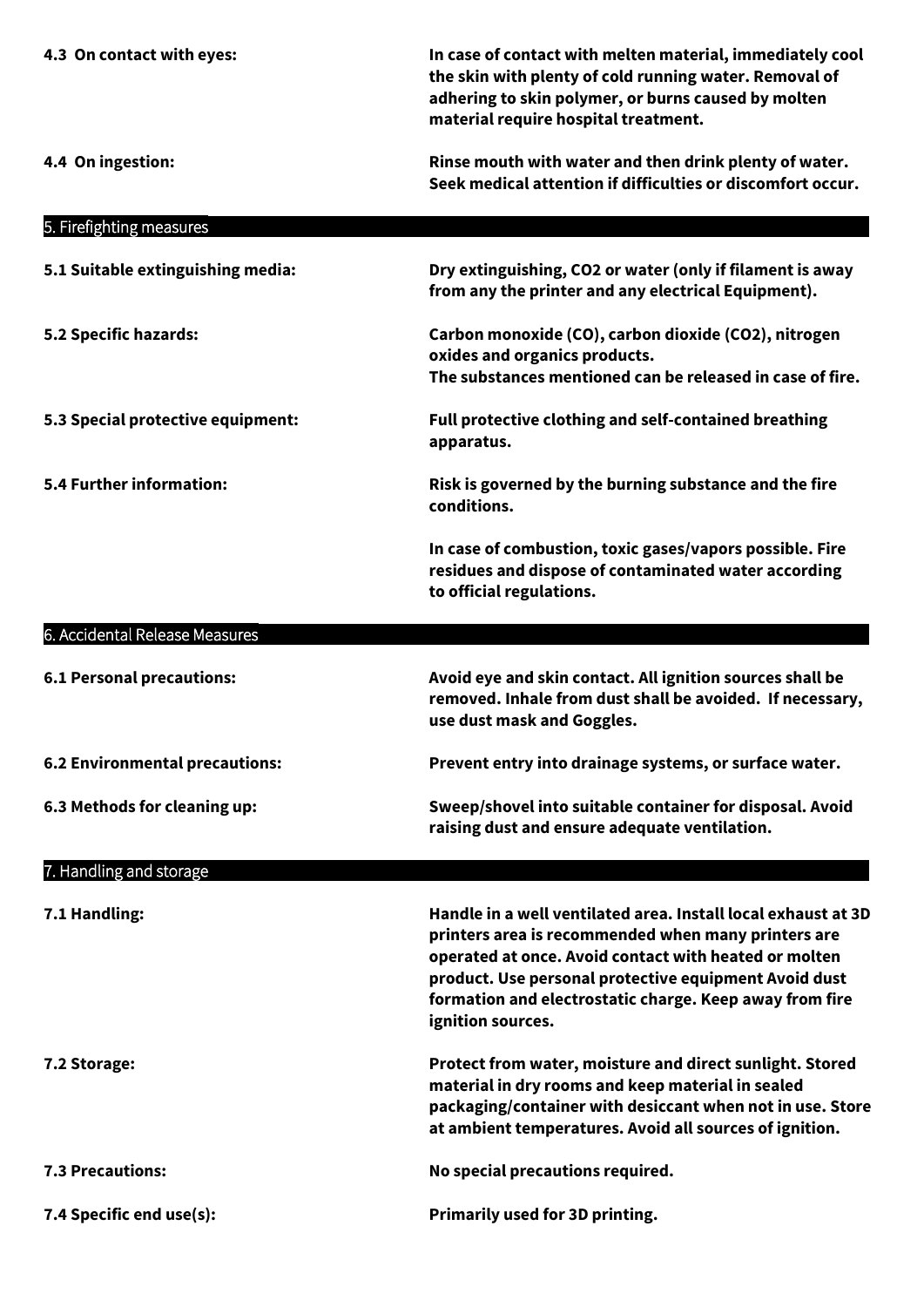| 8.1 Occupational exposure limits:    | Given suitable ventilation it can be that the threshold limits<br>will not be reached.                                                                                                                                                                                              |
|--------------------------------------|-------------------------------------------------------------------------------------------------------------------------------------------------------------------------------------------------------------------------------------------------------------------------------------|
| 8.2 Exposure controls:               | Provide appropriate exhaust ventilation at places where<br>dust is formed. Avoid electrostatic charge by use of<br>grounding cables.                                                                                                                                                |
| 8.3 Personal protective equipment    |                                                                                                                                                                                                                                                                                     |
| 8.3.1 Hand protection:               | Wear heat protection gloves, preferably cotton or leather,<br>when handling hot molten product.                                                                                                                                                                                     |
| 8.3.2 Eye protection:                | Wear protective glasses, preferable with side-shields.                                                                                                                                                                                                                              |
| 8.3.3 Skin and body protection:      | Wear (protective) clothing to avoid direct exposure of skin<br>to hot molten product when handling.                                                                                                                                                                                 |
| 8.3.4 Safety and hygiene measures:   | Avoid contact of hot molten material to skin. Avoid<br>inhalation of dust, mists and vapors. Eye wash fountains<br>and safety showers must be easily accessible. Handle in<br>accordance with good industrial hygiene and safety<br>practice. No eating or drinking during working. |
| 8.4 Environmental exposure controls: | Prevent entry into drainage systems, or surface water.                                                                                                                                                                                                                              |
| 9. Physical and chemical properties  |                                                                                                                                                                                                                                                                                     |
|                                      |                                                                                                                                                                                                                                                                                     |
| <b>9.1 Form:</b>                     | <b>Filament</b>                                                                                                                                                                                                                                                                     |
| 9.2 Colour:                          | <b>Natural</b>                                                                                                                                                                                                                                                                      |
| 9.3 Odour:                           | <b>From odorless to light sweet</b>                                                                                                                                                                                                                                                 |
| 9.4 Melting point/range:             |                                                                                                                                                                                                                                                                                     |
| 9.5 Auto-ignition temperature:       | <b>Not specified</b>                                                                                                                                                                                                                                                                |
| 9.6 Explosions limit:                | <b>Not specified</b>                                                                                                                                                                                                                                                                |
| 9.7 Density:                         | $1.4$ g/cm3                                                                                                                                                                                                                                                                         |
| 9.8 Solubility in water:             | Insoluble                                                                                                                                                                                                                                                                           |
| 10. Stability and reactivity         |                                                                                                                                                                                                                                                                                     |
| 10.1 Stability:                      | Product is stable at recommended storage conditions.                                                                                                                                                                                                                                |
| 10.2 Conditions to avoid:            | Avoid extreme heat and all sources of ignition. Thermal<br>decomposition.                                                                                                                                                                                                           |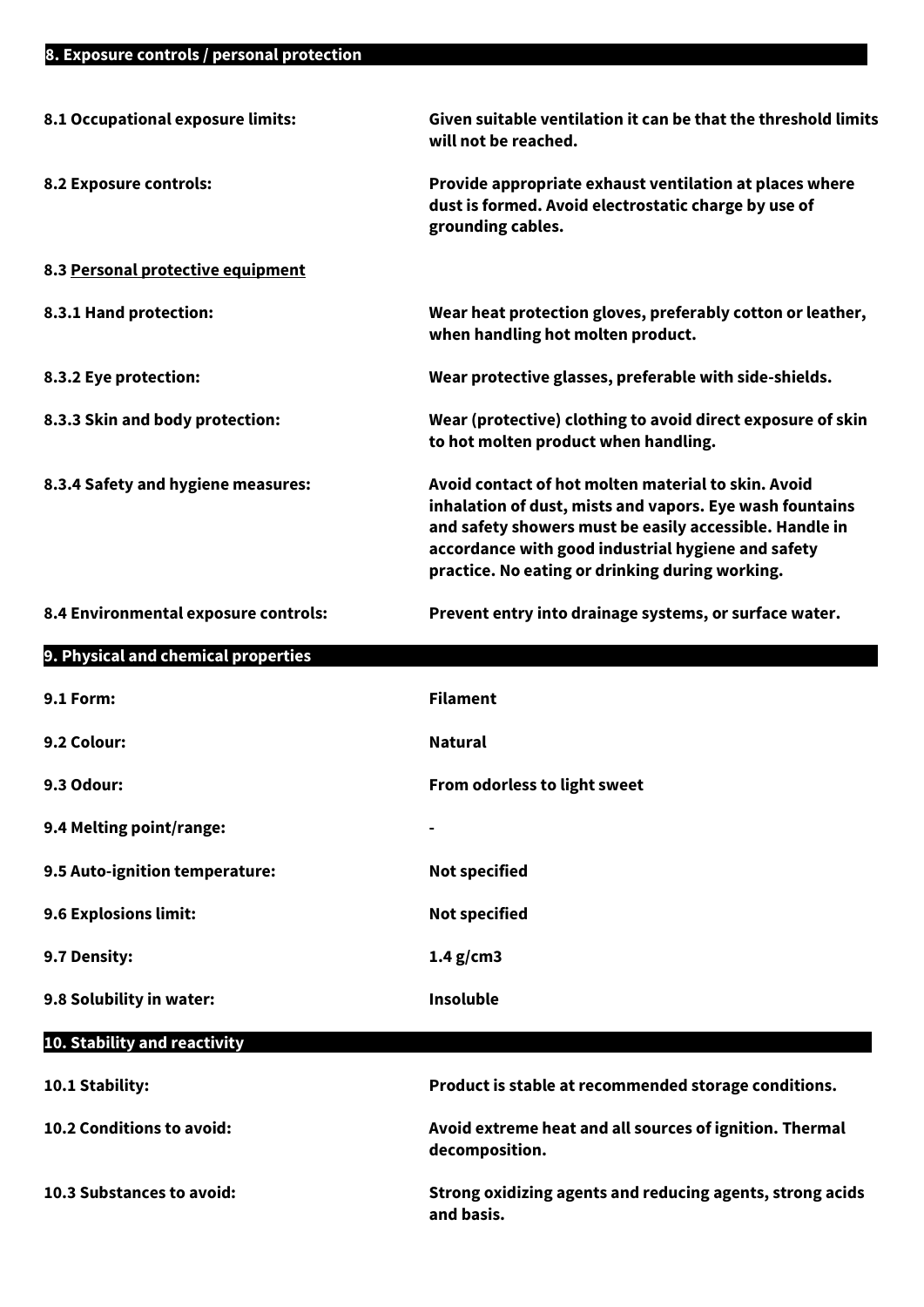| <b>10.4 Hazardous reactions:</b>           | The product is chemically stable.                                                                                                                                                                                                                                                                                 |
|--------------------------------------------|-------------------------------------------------------------------------------------------------------------------------------------------------------------------------------------------------------------------------------------------------------------------------------------------------------------------|
| 10.4.1 Hazardous decomposition products:   | Carbon monoxide (CO), carbon dioxide (CO2), nitrogen<br>Oxides and hydrocarbons.                                                                                                                                                                                                                                  |
| 11. Toxicological information              |                                                                                                                                                                                                                                                                                                                   |
| 11.1 Information on toxicological effects: | <b>Harmless</b>                                                                                                                                                                                                                                                                                                   |
| 12. Ecological information                 |                                                                                                                                                                                                                                                                                                                   |
| 12.1 Information on eco-toxicity:          | <b>Harmless</b>                                                                                                                                                                                                                                                                                                   |
| 13. Disposal considerations                |                                                                                                                                                                                                                                                                                                                   |
| 13.1 Product:                              | Generation of waste should be minimized, check possibility<br>for recycling. Waste product can be incinerated or dumped<br>together with domestic waste in compliance with local<br>authority requirements.                                                                                                       |
| 13.2 Packaging:                            | Packaging material has to be emptied completely and<br>disposed in accordance with the regulations. Packaging can<br>be recycled if not contaminated. WARNING - Plastic bags and<br>desiccant bag can be dangerous. To avoid danger of<br>suffocation, keep these bags away from babies, children and<br>animals. |
| 14. Transport information                  |                                                                                                                                                                                                                                                                                                                   |
| 14. Transport hazard class                 | <b>Not Applicable</b>                                                                                                                                                                                                                                                                                             |
| 15. Regulatory information                 |                                                                                                                                                                                                                                                                                                                   |

**15.1 EU / National regulations: European Regulation on Plastic Food Contact Materials and with the requirements of LFGB.**